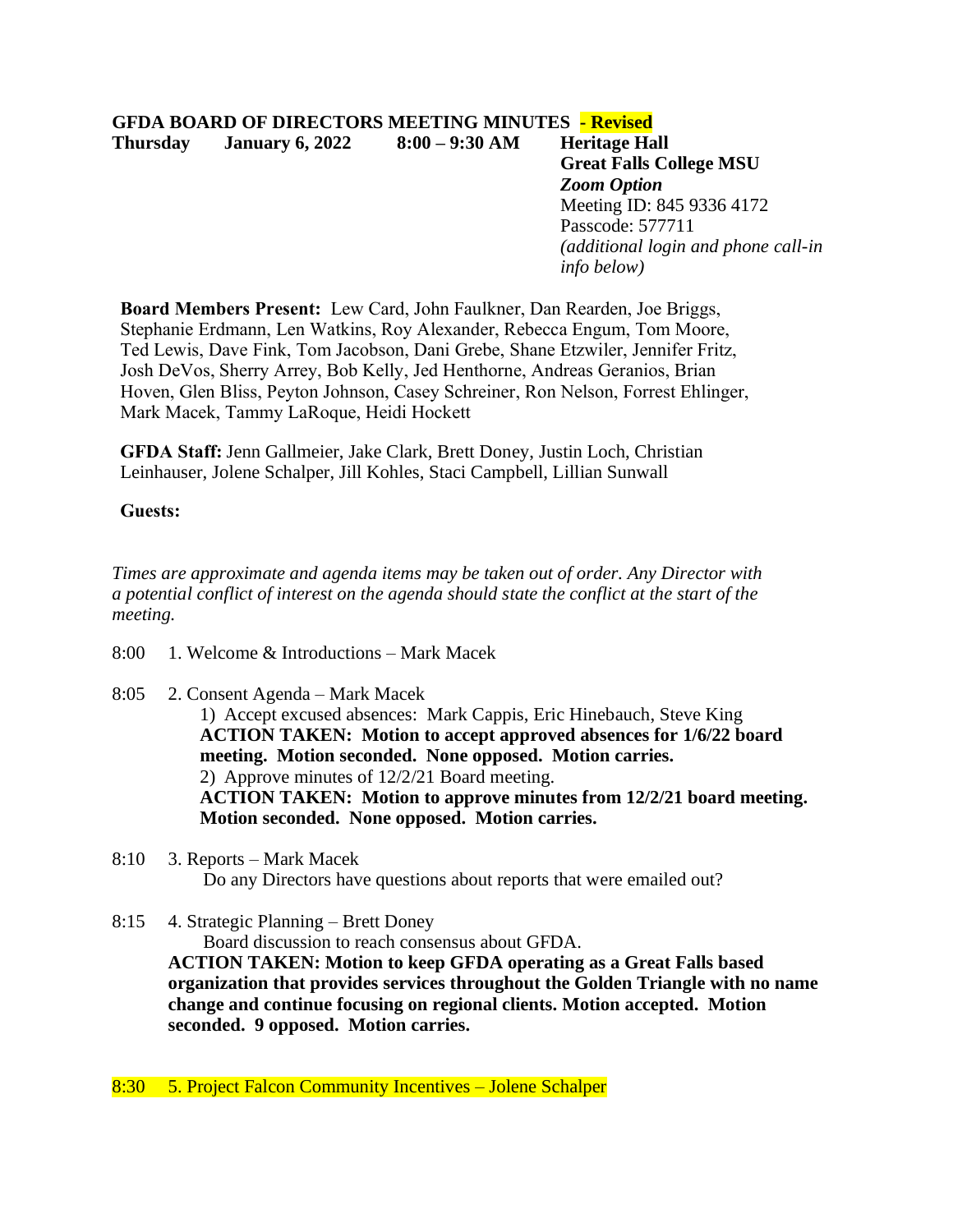Brainstorming how we can secure written community commitments right away for incentive package that we must submit on January 25th.

**ACTION TAKEN: Motion to authorize staff to discount the lot sale price to our cost plus discretionary funding for incentives in our loan repayment obligation. Motion seconded. None opposed. Motion carries.**

- 8:45 6. Loan Capitalization Brett Doney Overview of progress implementing GFDA's 2016 Loan Capitalization Plan and discussion of next steps.
- 9:00 7. COVID Industry by Industry Impact Report Brett Doney Overview of results followed by Board discussion.
- 9:10 8. Lending Rebecca Engum and Jill Kohles Review November Loan Portfolio report. Discuss loan capital progress.
- 9:15 9. Financial Mark Cappis and Brett Doney Review November financial reports.
- 9:20 10. Investment Ted Lewis and Jenn Gallmeier Discuss status of investment in GFDA's mission.
- 9:25 11. Pipeline Update Jolene Schalper
- 9:30 12. CEO Report Brett Doney
- 9:35 13. Board Sharing Mark Macek Updates from Board members on issues affecting GFDA's mission and organization.
- 9:40 14. Public Comment Mark Macek Opportunity for public comment.

## *Zoom Login*

Topic: GFDA Board Meeting Time: Jan 6, 2022 08:00 AM Mountain Time (US and Canada)

Join Zoom Meeting https://us02web.zoom.us/j/84593364172?pwd=MDQvaXY5NzlLMWxRK1BDUUFUU3NpUT0 9

Meeting ID: 845 9336 4172 Passcode: 577711 One tap mobile +16699009128,,84593364172#,,,,\*577711# US (San Jose) +12532158782,,84593364172#,,,,\*577711# US (Tacoma)

Dial by your location +1 669 900 9128 US (San Jose)